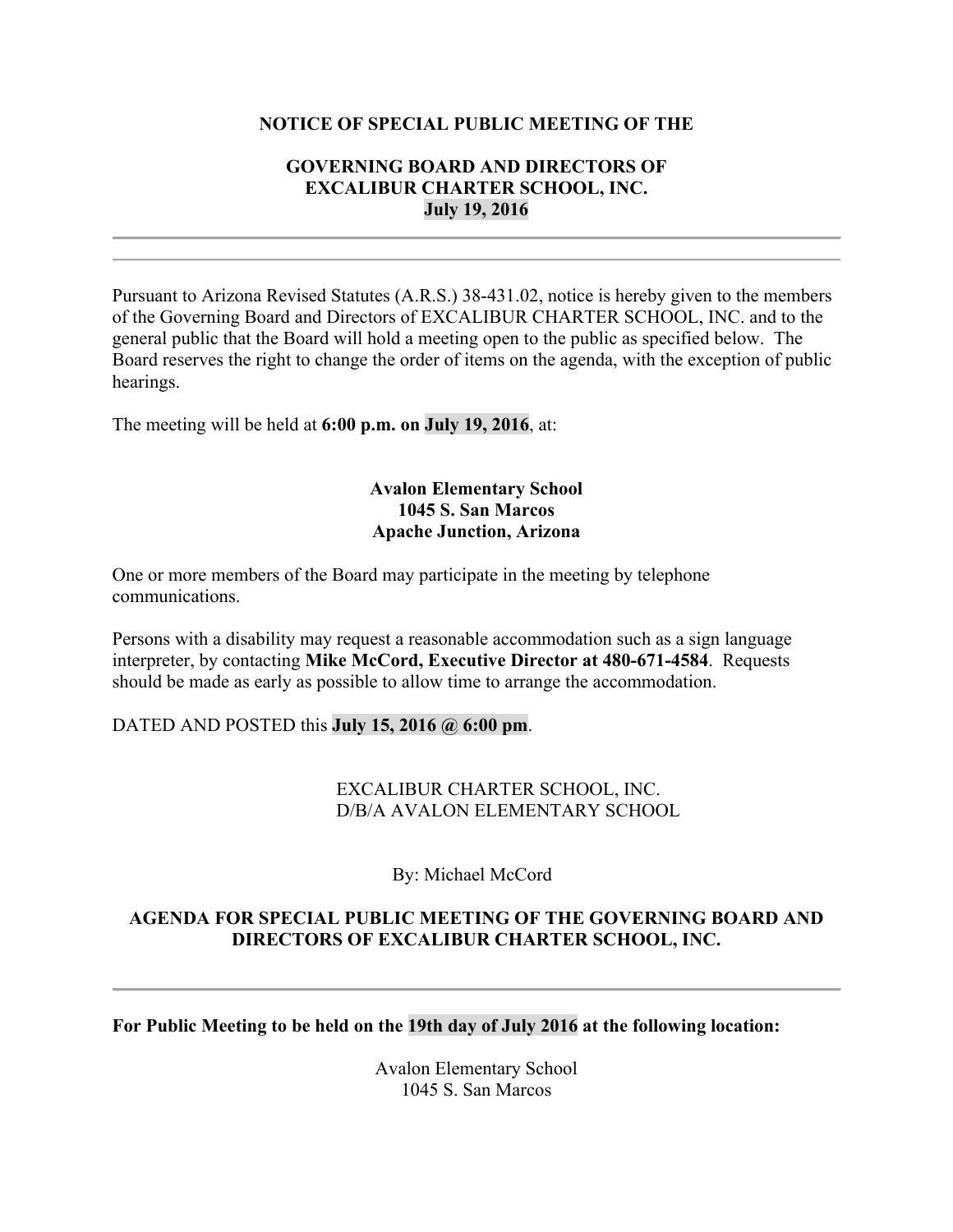Apache Junction, Arizona The Meeting will begin at 6:00 p.m.

- 1. Call to Order:
- 2. Pledge of Allegiance
- 3. Invocation/Moment of Silence
- *4.* Roll call of Directors

Michael McCord

Doug Wolf

Barb Hazel

Jeff Cutler

Mike Reid

Discussion and possible action on June meeting minutes. Motion to accept board minutes from June made by Doug Wolf 2<sup>nd</sup> by Michael McCord 5 yea 0 Na motion carried.

*5. Anyone wishing to address the Board may do so at this point on the agenda. Note: The board is not allowed to take action on any item not listed on its agenda for this meeting. It may refer requests for action to the administration for further consideration and/or discuss the matter at a later meeting. Speakers will be limited to five (5) minutes each*

# **6. Old Business:**

 $N/A$ 

**7. New Business:**

**Discussion and possible action Authorizing Resolution (See attached sheet)**

**Motion to accept authorizing resolution for refinancing of bond made by Jeff Cutler 2nd Barb Hazel 5 yea 0 Na motion carried** 

**Discussion and possible action on Reimbursement Resolution (See attached sheet)**